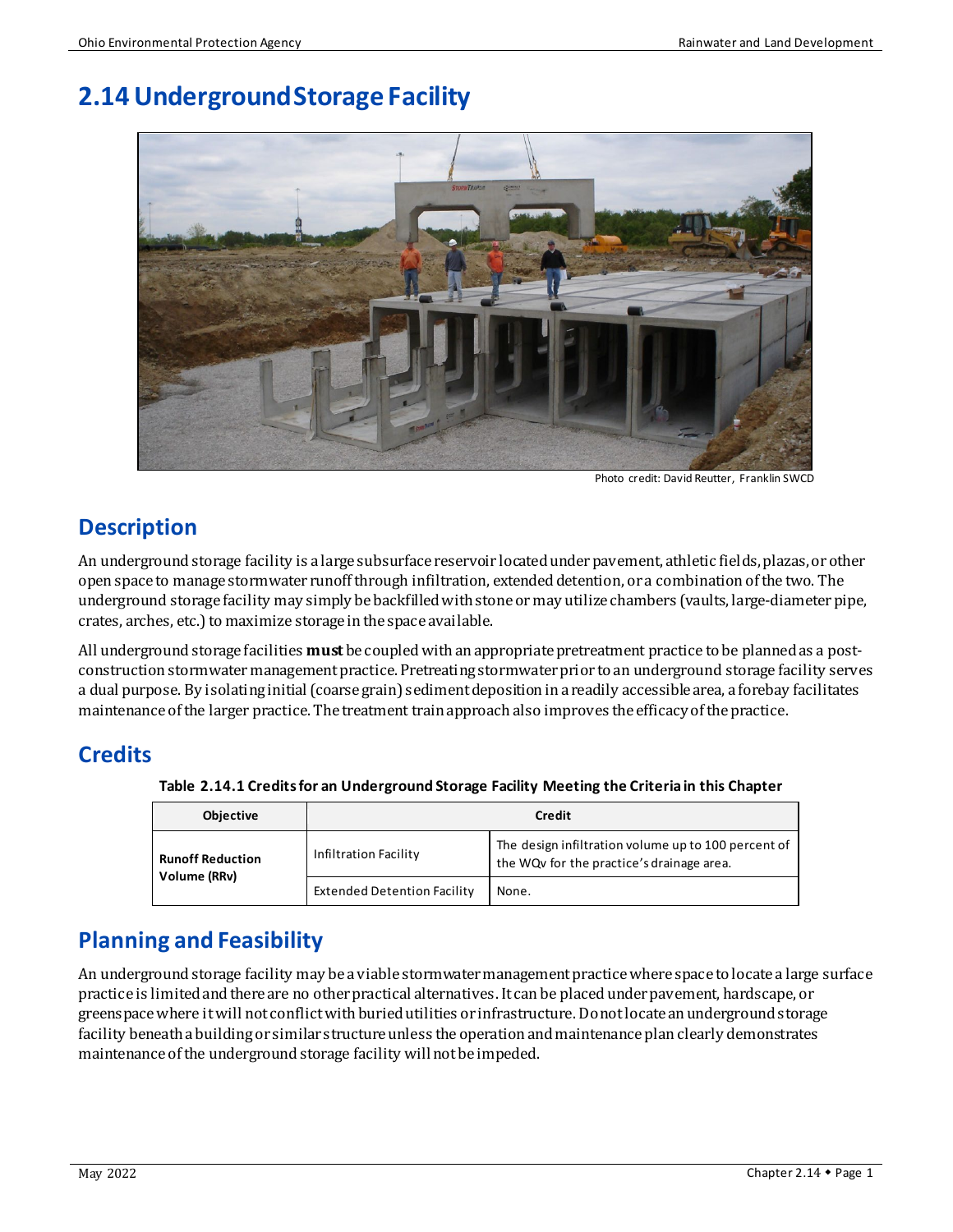Design an underground storage facility to infiltrate wherever feasible to gain thehydrologic benefits of runoff volume reduction, peak discharge reduction, and groundwater recharge. An infiltrationfacility will work well on most new development sites with hydrologic soil group (HSG) A, B, or C soil. Soils classified as HSG-D typically have limitations such as low hydraulic conductivity, a seasonal high-water table, or a shallow impermeable layer that may make it necessary to consider extended detention.

Where an infiltration facility is planned, an on-site geotechnical investigation is required to determine the design saturated conductivity of the underlying soil. Factors that may influence infiltration capacity including shallow bedrock or a shallow groundwater table must be evaluated as well as the potential for groundwater contaminationthrough high conductivity soil.

Routine maintenance may beoverlooked because an underground practice is not easily inspected via casual observation. Inspection and maintenance procedures must be thoroughly detailed in anoperation and maintenance planthat ensures long-term performance.

### **Pretreatment**

An underground storage facility must utilize a pretreatment practice or a treatment train of practices. Select a pretreatment practice capable of addressingthe expected stormwater pollutants and loading. Use bioretention or another practice capable of providing diverse treatment mechanisms where the contributing drainage area includes a pollutant hot spotor to address a specific total maximum daily loadestablished for the receiving waters. At a minimum, the pretreatment practice must:

- be provencapable of removing at least 50 percent [80 percent for an infiltration facility] of the total suspended solids (TSS) as defined in Ohio EPA's NPDES general permit for construction activities;
- prevent large debris that could clog the water quality outlet from entering the underground storage; and
- provide sustainable storage for accumulated sediment and debris with direct access for its routine removal.

Pretreat all individual inlets to the underground storage facility. Minor inlets may be excluded but may not in sum exceed five percent of the facility's total contributing drainage area and must not include area that will contribute an excessive sediment load. An underground storage facility with multiple inlet locations may require multiple pretreatment practices. valuable

A catch basin with a basket-type insertor a deep sump, while beneficial, are not adequate pretreatment practices for an underground storage facility. Table 2.14.2lists common pretreatment options forunderground storage facilities.

| Practice                                                                                             | <b>Description</b>                                                                                                                                                                                                                                                                        | <b>Suitability for Pretreatment</b>                                                              |  |  |
|------------------------------------------------------------------------------------------------------|-------------------------------------------------------------------------------------------------------------------------------------------------------------------------------------------------------------------------------------------------------------------------------------------|--------------------------------------------------------------------------------------------------|--|--|
| <b>Bioretention</b>                                                                                  | Bioretention is an effective pretreatment that can be<br>easily located within parking islands and landscaping. If<br>bioretention meets the WQv and sediment storage<br>requirements, an underground storage facility may only<br>be needed to address local peak discharge regulations. | All underground storage facilities.                                                              |  |  |
| Grass Filter Strip or                                                                                | The use of an underground storage facility implies surface                                                                                                                                                                                                                                | Extended detention underground                                                                   |  |  |
| <b>Grass Swale</b>                                                                                   | space for a grass filter strip or a grass swale is also                                                                                                                                                                                                                                   | storage facility.                                                                                |  |  |
|                                                                                                      | limited, but either can be effective pretreatment when<br>designed to the criteria given in Chapter 2.2 or 2.3.                                                                                                                                                                           |                                                                                                  |  |  |
| Manufactured<br><b>Treatment Device</b>                                                              | A manufactured treatment device meeting the design and<br>certification criteria to follow is typically compatible with<br>an underground storage facility where expected                                                                                                                 | Extended detention underground<br>storage facility when certified* at 50<br>percent TSS removal. |  |  |
|                                                                                                      | pollutants are limited to solids unless outfitted with<br>additional measures to remove other pollutants.                                                                                                                                                                                 | Infiltration underground storage facility<br>when certified* at 80 percent TSS<br>removal.       |  |  |
| <b>Geotextile Filter</b>                                                                             | A geotextile filter forebay meeting the design criteria to                                                                                                                                                                                                                                | Extended detention underground                                                                   |  |  |
| Forebay                                                                                              | follow can settle and filter solids in a confined, accessible                                                                                                                                                                                                                             | storage facility.                                                                                |  |  |
|                                                                                                      | location.                                                                                                                                                                                                                                                                                 |                                                                                                  |  |  |
| * By NJDEP, Washington TAPE, or STEPP programs (NJCAT verification is not considered certification). |                                                                                                                                                                                                                                                                                           |                                                                                                  |  |  |

#### **Table 2.14.2 Pretreatment Practices for Underground Storage Facilities**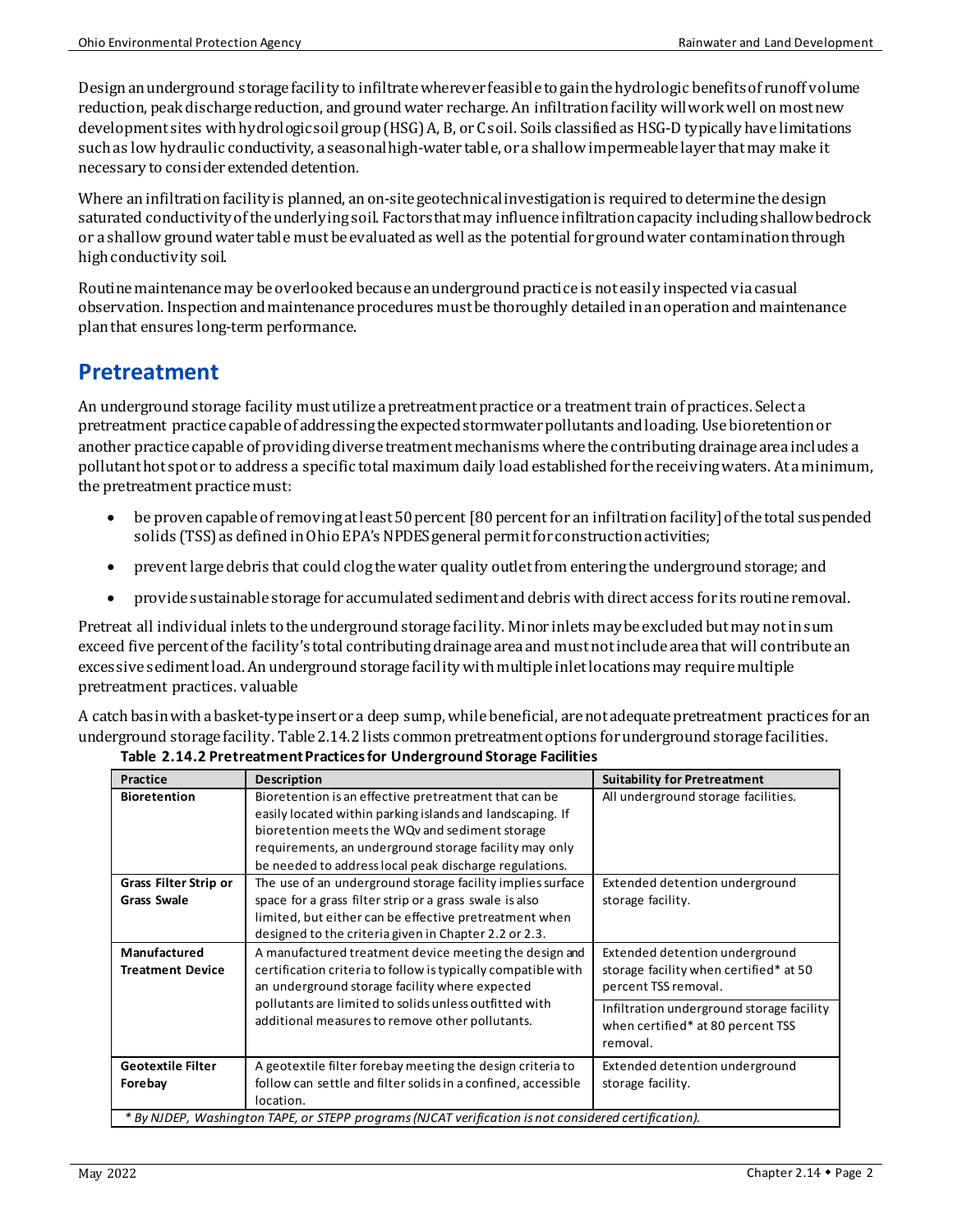### **Pretreatment Design Criteria - Manufactured Treatment Device**

A manufactured treatment device is any one of a number of proprietary treatment technologies that typically utilize vortex flow or a filter media to remove coarse sediment and larger solids (and in some cases fine sediment)from stormwater runoff as it flows through the practice. Mostmanufactured treatment devices do not providedetention time or peak discharge control. Hydrodynamic separators and cartridge media filters are two common typesof manufactured treatment devices.

The capability of a manufactured treatment device to reduce TSS delivered to the underground storage facility must be verified through an independent, third-party using standard scientific field or laboratory test protocol and qualified testing personnel. Detailed test protocol is given in Appendix 2.A.4 and in Ohio EPA's NDPES stormwater general permit for construction activity.

A manufactured treatment device certified by the State of New Jersey Department of Environmental Protection (NJDEP), the State of Washington's Technology Assessment Protocol -Ecology (TAPE) program's General Use Level Designation, or the National Municipal Stormwater Alliance's Stormwater Testing and Evaluation for Products and Practices (STEPP) program meets the testing requirements and is acceptable for use if the maximum treatment flow rate (MTFR) and applicable design criteria conditions (for example hydraulic loading and drainage area) given in the certification are met[1.](#page-2-0) Review the certification letter to ensure applicable design conditionsare met. Only product models and sizes included in the certification letter are approved unless it specifies a method to scale other sizes.

A manufactured pretreatment device must convey, without bypass, a peak flow equal to or greater than the WQf in order to pretreat the entire WQv (the underground storage facility must still provide extended detention of the WQv). The device's certified MTFR must equal or exceed the WQf associated with the contributing drainage area of inlet to the facility where the device is located (see chapter 2.18 for instruction on calculating the WQf and refer to example calculation 2.14.1).Flow exceeding the WQf and up to the specified storm sewer design capacity must be conveyed through an internal high-flow bypass without causing1) adverse hydraulic impact to the upstream drainage system and 2) scour or resuspension of previously captured solids. Otherwise, the device must be placed offline. Additionally, place the device offline ifthe inflowing sewer design capacity exceeds the maximum flow tested for scour (commonly 200 percent of the MTFR). Inflow may be divided equally among multiple manufactured treatment devices installed in parallel at any inlet to accommodate large design flows.

The stormwater pollution prevention plan(SWP3) must include a site-specific and device-specific plan for operation and maintenance of amanufactured pretreatment device. Include detailedmaintenance procedures and a cleaning schedule that ensures continuous, long-term performance.

| <b>Example Calculation 2.14.1 Manufactured Treatment Device Sizing</b>                                                                             |                  |            |  |
|----------------------------------------------------------------------------------------------------------------------------------------------------|------------------|------------|--|
| A particular manufactured treatment device will be used for pretreatment                                                                           | <b>Unit Size</b> | MTFR (cfs) |  |
| of an inlet to an underground storage facility with extended detention of<br>the WQv. The contributing drainage area of the inlet is 0.50 acres of | #2               | 0.35       |  |
| pavement with a calculated tc of five minutes. The NJDEP certification                                                                             | #4               | 1.15       |  |
| letter approves this particular device at 50 percent TSS removal to the                                                                            | #6               | 3.75       |  |
| following flow criteria:                                                                                                                           | #8               | 5.85       |  |

**Calculations**:

1. **Calculate the WQf for the contributing drainage area of the inlet to the underground storage facility.**

$$
WQf = CIA = 0.95 \times 2.37 \text{ in/hr} \times 0.50 \text{ ac} = 1.13 \text{ cfs}
$$

Where  $C = 0.95$  for impervious pavement,

i = 2.37 in/hr [from Ohio EPA Construction General Permit Appendix C] for a  $t_c$  of 5 minutes, and

A = the contributing drainage area to the inlet (acres).

2. **Per the certification letter, the #4 unit with a MTFR of 1.15 cfs exceeds the WQF and is acceptable for pretreatment on this inlet.** 

<span id="page-2-0"></span><sup>1</sup> Lists of manufactured treatment devices certified under each program are available at njstormwater.org and ecology.wa.gov.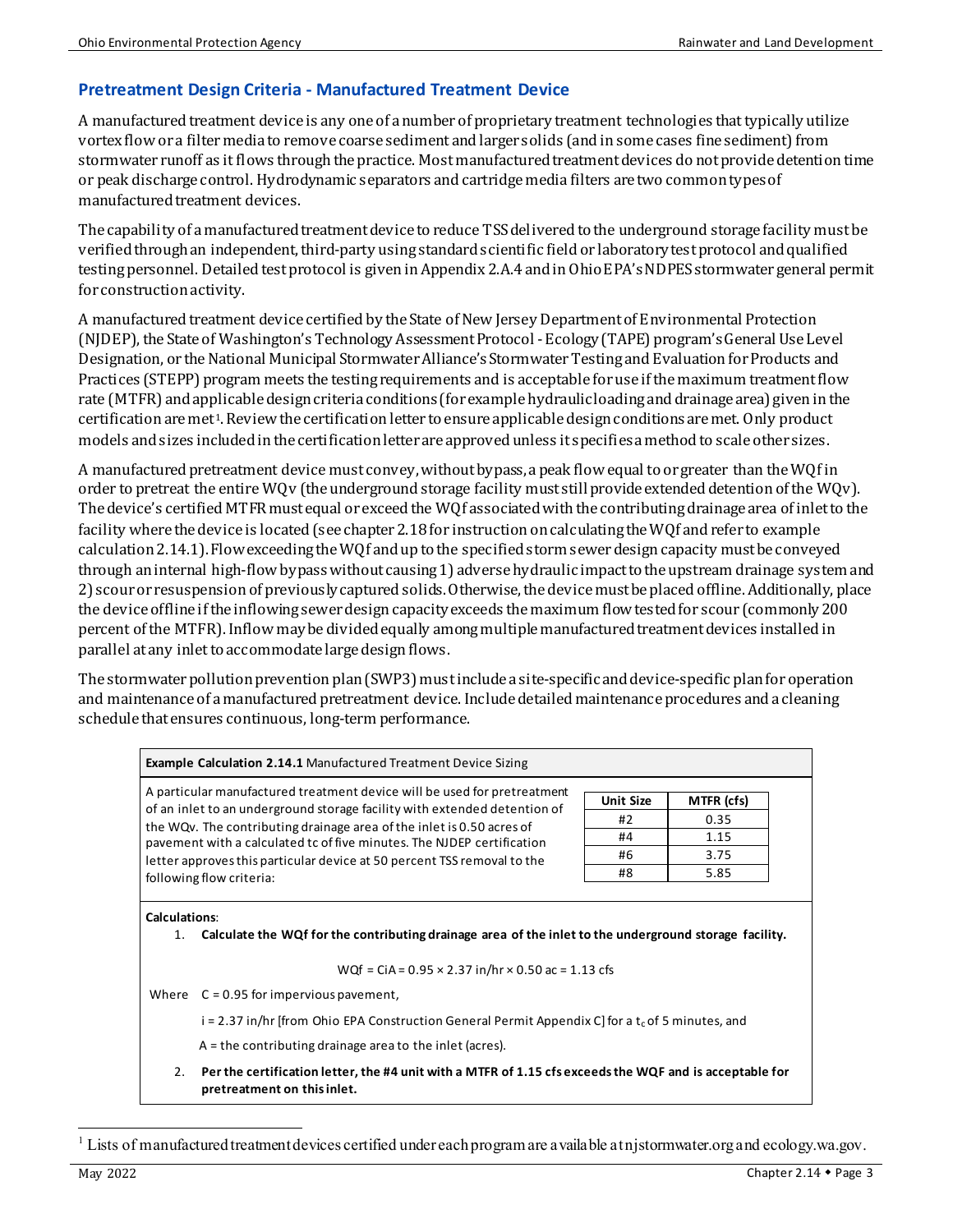A manufactured treatment device cannot be interchanged after regulatory approvals without redemonstratingthe substituted device's certificationand unit sizing to the WQf.

#### **Pretreatment Design Criteria - Geotextile Filter Forebay**



**Figure 2.14.1 Conceptual illustrations of a geotextile fabric forebay as pretreatment for an underground storage facility with extended detention (not to scale).**

A geotextile lined chamber can serve as a forebay to pretreat stormwater through sedimentation and filtration prior to the WQv storage reservoir. To pretreat the WQv in this manner, design a weir or other structure to divert the WQf into a geotextile filter forebay. Size the forebay's geotextile bottom area to pass the WQf at a maximum hydraulic loading rate of 1.0 gallon per minute (gpm) per square foot of geotextile filter area (0.0022 cfs/ft2) in order to pretreat the WQf. The WQf must discharge through the filter fabric directly into the extended detention storage. It must not bypass the water quality outlet control (orifice).

The filter media mustinclude a minimum of two layers of woven geotextile meetingthe material specification provided in Table 2.14.3(Maine, 2016). Place the geotextile filter over a supporting aggregate base that will not rip the fabric. Bind all fabric ends, seams, and splices to prevent tearing or gaps. If the forebay chamber is perforated, place geotextile over the sidewalls.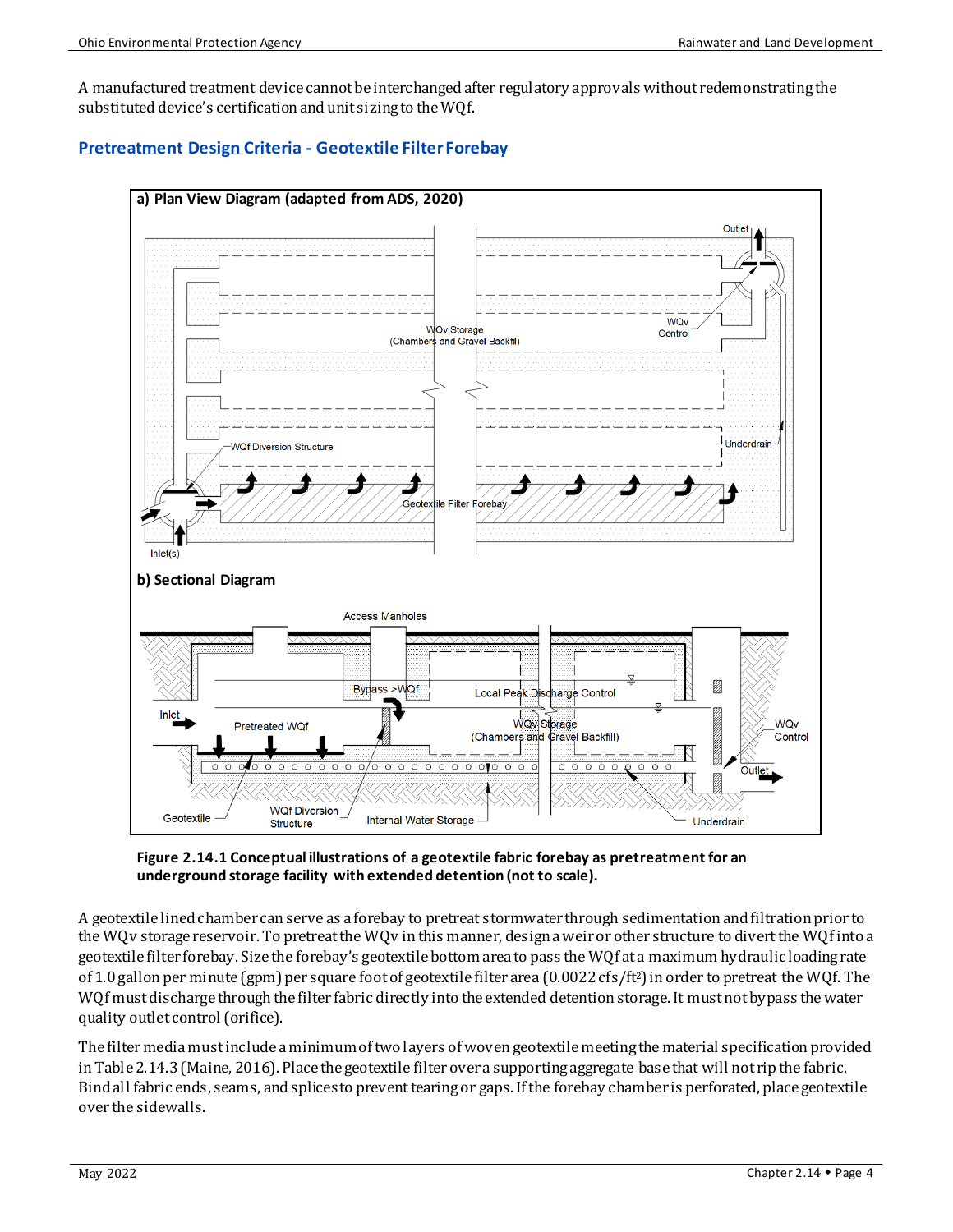Frequent cleanout of accumulated sediment from the geotextile filter forebay is expected to be necessary to prevent clogging of the fabric which reduces treatment efficacy. At a minimum, locate a manhole to provide direct access to the diversion/inlet to the forebay chamber and at the opposite end. If a forebay consists of multiple rows of chambers, each row requires a separate access structure. Additional access structures are recommended if the length of the forebay exceeds 300 feet. Specify site-specific maintenance procedures for the geotextile filter forebay in an operation and maintenance plan that requires sediment be removed beyond an accumulated depth and, at a minimum, once every five years.

| <b>Test</b>                                                                                              | <b>Test Method</b> | <b>Units</b>  | Rating          |  |  |  |
|----------------------------------------------------------------------------------------------------------|--------------------|---------------|-----------------|--|--|--|
| Grab Strength                                                                                            | <b>ASTM D 4632</b> | lbf           | 315             |  |  |  |
| Tear Strength                                                                                            | <b>ASTM D 4533</b> | Ibf           | 113             |  |  |  |
| Puncture Strength                                                                                        | <b>ASTM D 6241</b> | lbf           | 620             |  |  |  |
| Permittivity                                                                                             | <b>ASTM D 4491</b> | $sec-1$       | 0.05            |  |  |  |
| Apparent Opening Size (AOS)                                                                              | <b>ASTM D 4751</b> | Mm (US sieve) | 0.43 (40 sieve) |  |  |  |
| Reference: American Association of State Highway and Transportation Officials (AASHTO) Standard M288 for |                    |               |                 |  |  |  |
| Stabilization, Class I, Woven, <50% elongation                                                           |                    |               |                 |  |  |  |

**Example Calculation 2.14.2** Geotextile Filter Forebay Sizing

A geotextile filter forebay will provide pretreatment at an inlet to an underground storage facility with extended detention of the WQv. The contributing drainage area of the inlet is 0.50 acres of pavement with a calculated tc of five minutes.

#### **Calculations**:

1. **Calculate the WQf for the contributing drainage area of the inlet to the underground storage facility.**

WQf = CiA =  $0.95 \times 2.37$  in/hr  $\times$  0.50 ac = 1.13 cfs

Where  $C = 0.95$  for impervious pavement,

 $i = 2.37$  in/hr [from Ohio EPA's NPDES Construction General Permit Appendix C] for a t<sub>c</sub> of 5 minutes, and

A = the contributing drainage area to the inlet (acres).

2. **Size the geotextile filter forebay area (bed) to pass the WQf at the required hydraulic loading rate of 1.0 gpm/ft2.** 

Forebay area =  $[1.13 \text{ cfs} \times 448.8 \text{ gpm/} \text{cfs}] \div 1.0 \text{ gpm/} \text{ft}^2 = 397.2 \text{ ft}^2 \approx 400 \text{ ft}^2$ 

### **Design Criteria – All Underground Storage Facilities**

To meet post-construction stormwater management objectives and maximize the functional life of the practice, design all underground storage facilities according to the followinggeneral criteria, then consult the specific design criteria for an extended detention facility or an infiltration facility that follows.

#### **Structural Integrity**

All practices must be structurally sound to operate effectively in the long-term, but an underground storage facility is subject to structural engineering criteria beyond the scopeof this manual. The engineer of record is responsible for the structural integrity of an underground storage facility and any surface infrastructure it supports. The designer must consult appropriate structural engineering standards and adhere to applicable State and local code.

Structural design matters should not impinge on the water quality objectives of theunderground storage facility including maintenance access. If structural design concerns interfere with water quality objectives, a surface practice should be considered. Where proprietary pretreatment or underground storage facility infrastructure is utilized, follow the manufacturer's design guidance in addition to meeting the following stormwater practice design criteria.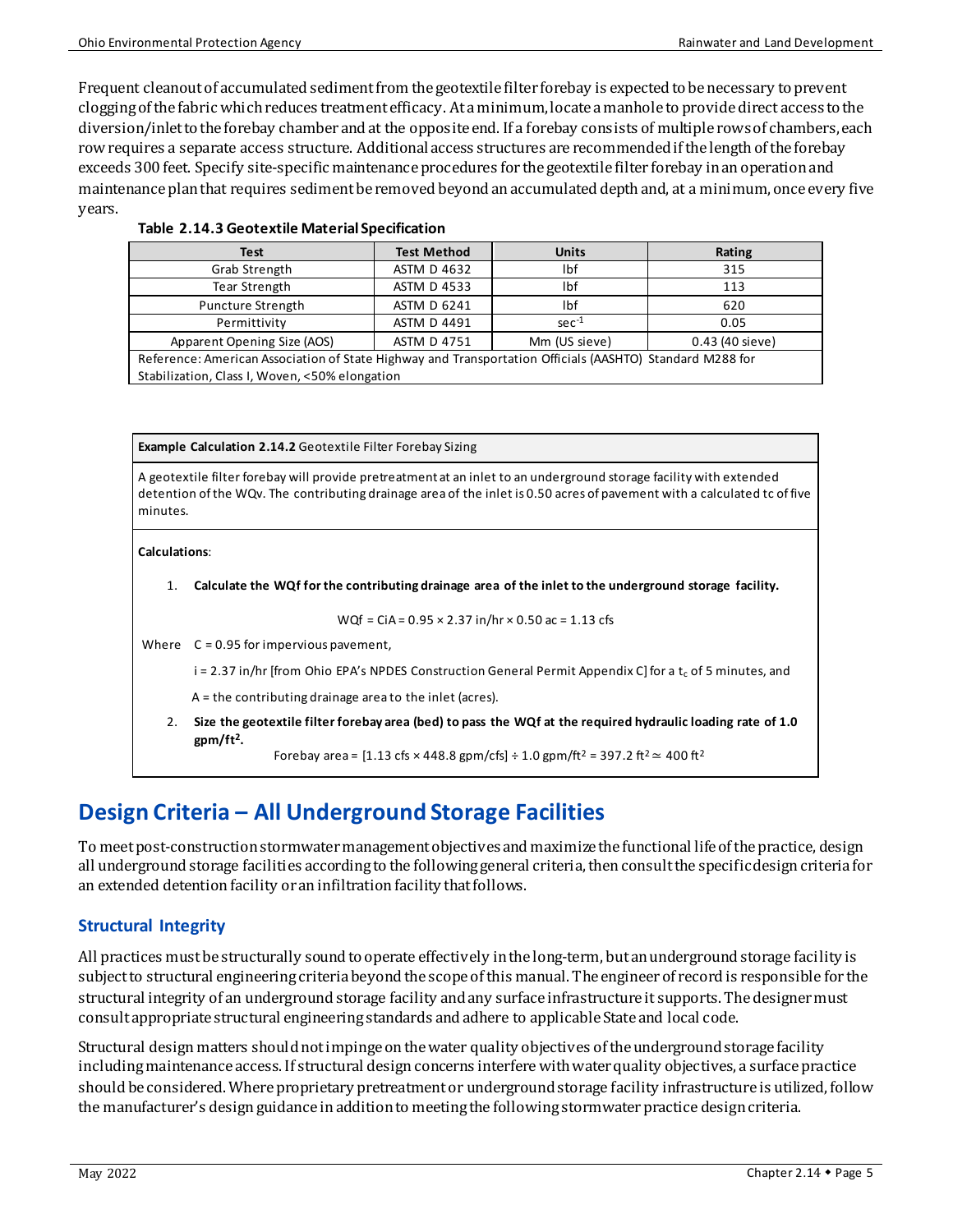#### **Water Quality Volume Storage**

Provide a temporary storage volume equal to the water quality volume (WQv) prior to the invert of a locally required peak discharge control or the auxiliary (emergency) spillway. Calculate the WQv for the drainage area to the practice as described in Chapter 2.16 and as required in the Ohio EPA NPDES general permit for construction activities.

Develop storage for the WQv within the void space of aggregate backfill, enclosed chambers, or a combination of perforated chambers and aggregate backfill. Underground storage facility infrastructure tends to have irregular geometry. Report stage-storage (volume-depth) data specific to the design and in sufficient detail (maximum three-inch or 0.25-foot depth increments) to demonstrate the WQv storage, its corresponding elevation, and its drawdown curve.

#### **Local Peak Discharge Control**

Where local regulations require additional peak discharge control for moderate to large storm events (often with the critical storm method described in Appendix 2.A.3), design a multi-stage outlet (see figure 2.14.1) with additional storage volume. It is not necessary to stack the storage volume needed for peak discharge control above WQv except where required by local regulation, however the WQv storage must be developed prior to activation of an upper peak discharge control outlet.

#### **Aggregate Backfill Storage**

All aggregate used for stormwater storage shall be crushed stone or river rock that is course, uniform,andopen-graded to create a significant void content. Use a maximum aggregate porosity of 0.40 (0.30 for coarse sand) when calculating storage volume. Aggregate shall be clean and free from fines, having less than 0.5 percent wash loss, by mass, when tested per the AASHTO T-11 wash loss test.

#### **Storage Structures**

Structural pipe, chambers, or vaults may be used to develop an efficient storage volume. Often, these are proprietary systems of prefabricated modules with adaptable configurations and a unique stage-storage relationship. The use of a proprietary system requires careful coordination between the designer and the manufacturer to assure the proper storage volume and drawdown time are provided. Site-specific volumes, dimensions, elevations, layout, inlet details, and outlet details must be determined and given in both the construction plans and the SWP3whether provided by the project engineer or the manufacturer. Do not rely solely upon manufacturer's typical, stock, or cut sheet drawings to convey an underground storage facility design or to demonstrate regulatory compliance. Due to apotentially differing stage-storage relationship, storage systems or module sizes cannot be interchanged after regulatory approvals without redemonstrating the substitution still achieves WQv storage and drawdown criteria.

#### **Hydraulic By-Passing**

Prevent stormwater detainedin the facility from bypassing the water quality outlet control through nearby sub-surface (footer) drains orunconsolidated backfill. Either maintain a horizontal separation distance of 10 feet of in-situ soil from all utilities and foundations or install an impermeable liner. Use disconnection measures such as anti-seep collars or compacted trench breakers to prevent bypassing through the unconsolidated backfill of in-coming and out-going storm pipe. Avoid locating an underground storage facility aboveother utilities.

#### **Inspection and Maintenance Access**

All underground storage facilities must include sufficient access to routinely conductinspections of the practice and anticipated maintenance activity. The type, location, and numberof access points necessary depends on the type of facility, facility size, the interconnectivity of any storage chambers or units, and the prescribed maintenance methods. The operation and maintenance plan must detail the process to remove accumulated sediment from and clearly demonstrate the necessary accessibility to all storage areas. Consider thepractical reach (length and maneuverability through bends, manifolds, and other constrictions) of vacuum hoses, pressure jets, and other cleaning equipment when developing a plan. Access to an underground storage facility must comply with all local storm sewer system design requirements. A manhole for access, inspection, and maintenance must be located1) at or above the main inlet(s) to the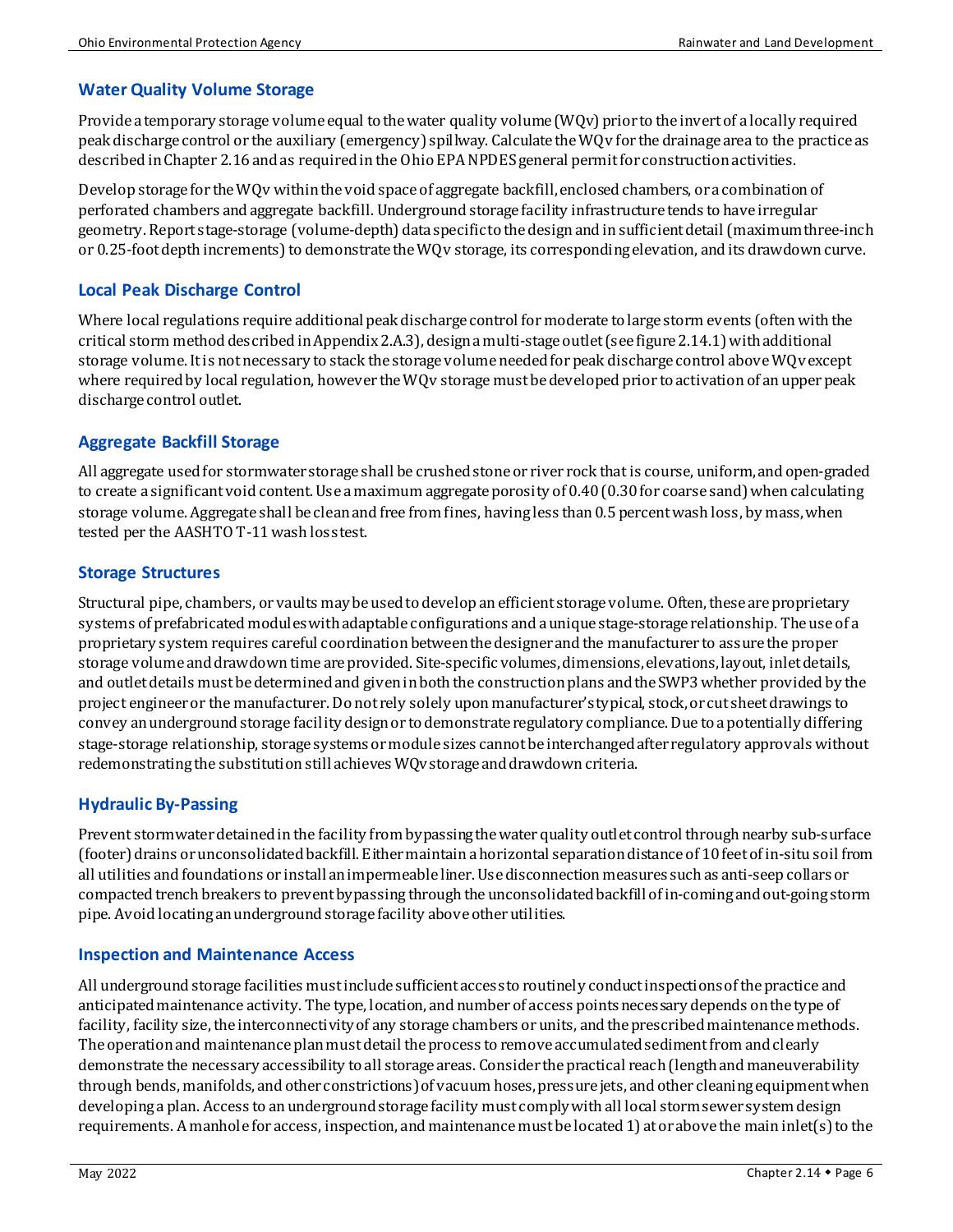underground storage facility and 2) at the outlet providingdirect and unimpeded access to the water quality outlet control (orifice) including both sides of a weir wall. An additional manhole to the interior of the facility is highly recommendedfor every 10,000 square feet of underground storage area or infiltration bed.

Manholes permitingress by maintenance personnel or equipmentfor sediment and debris removal. Manholes must have at least a 20-inch diameter or larger clear opening that conforms with all local storm sewer design and safety requirements. Provide safe, adequate surface space and overhead clearance for maintenance operations at all manholes. Locating manholes in parking stalls and critical travel lanes should be avoided where feasible. Manholes designed for cleanoutmust be reachable by a vacuum truck and similar large equipment associated with sediment removal.

Observation wells are not considered access points for maintenance operations but facilitate monitoring sediment accumulation as well as the level and drain time of stormwater stored within the facility. Observation wells should be placed as necessary to check sediment buildup and verify its cleanout through the storage volume. They must be at least six-inch diameter ports and large enough to insert a camera or basic inspection equipment. Extend perforated pipe to the elevation of a designed infiltration bed or through facilities provide storage solely in stone voidspace.

# **Design Criteria - Extended Detention Practices**

An underground storage facility that provides extended detention of the WQv alone may be ineffective at removing fine grain sediment, dissolved pollutants, and other pollutant forms (ASCE/WEF, 2012). However, Ohio EPA believes postconstruction water quality objectives can be met by coupling an extended detention facility with a pretreatment practice as required in the NPDES construction stormwater general permit and discussedon page 2.

#### **Water Quality Drawdown**

Design an outlet structure to drain or draw down the WQv storage over a minimum 24-hour period with less than 50 percent of the WQv storage emptying within the first eight hours. Targeting a 24-hour drawdown period extends detention of the WQv long enough to provide treatment but short enough to provide storage for subsequent rainfall events. It also reduces the energy of runoff to limit erosion in receiving channels. Any underdrains within the aggregate backfill must outlet through the water quality outlet control. For partially infiltrating systems, place the water quality outlet above the internal water storage. To limit mosquito breeding and other nuisances a maximum WQv drain time of 72 hours is recommended.

#### **Water Quality Outlet**

The extended drawdown of the WQv often results in a small orifice or outlet control also located underground that must be designed to be non-clogging and easily maintainable. A trash rack or other mechanism to prevent blockage by large debris must be installed over any control orifice less than three inches in diameter and is recommended for all diameter outlets. The water quality outlet control mustbe accessible from the surface, requiring no confined-space entry for routine inspection and clearing of blockages. An orifice or weir control located within a manhole separate from the reservoir may be easier for the responsible party to locate and service.

An outfall to a stream or ditch must be stable for the maximum (pipe-full) design discharge. Use outlet protection consistent with state or local guidance to prevent erosion of the receiving channel bed or banks. Minimize any necessary modifications to the receiving stream.

#### **Local Peak Discharge Control**

Design a multi-staged outlet and storage volume when local regulations require the peak discharge of moderate to large storm events be controlled with the critical storm or other method in addition to the WQv requirement. It is not necessary to stack the flood control storage volume above WQv except where required by local regulations. The WQv storage must be developed prior to activation of the upper peak discharge control.

#### **Promote Sedimentation**

Extended detention can promote settling of suspended solids within the reservoir, but the sediment retention may be minimal without features to store sediment and limit resuspension. Promote gravitational settingwithin the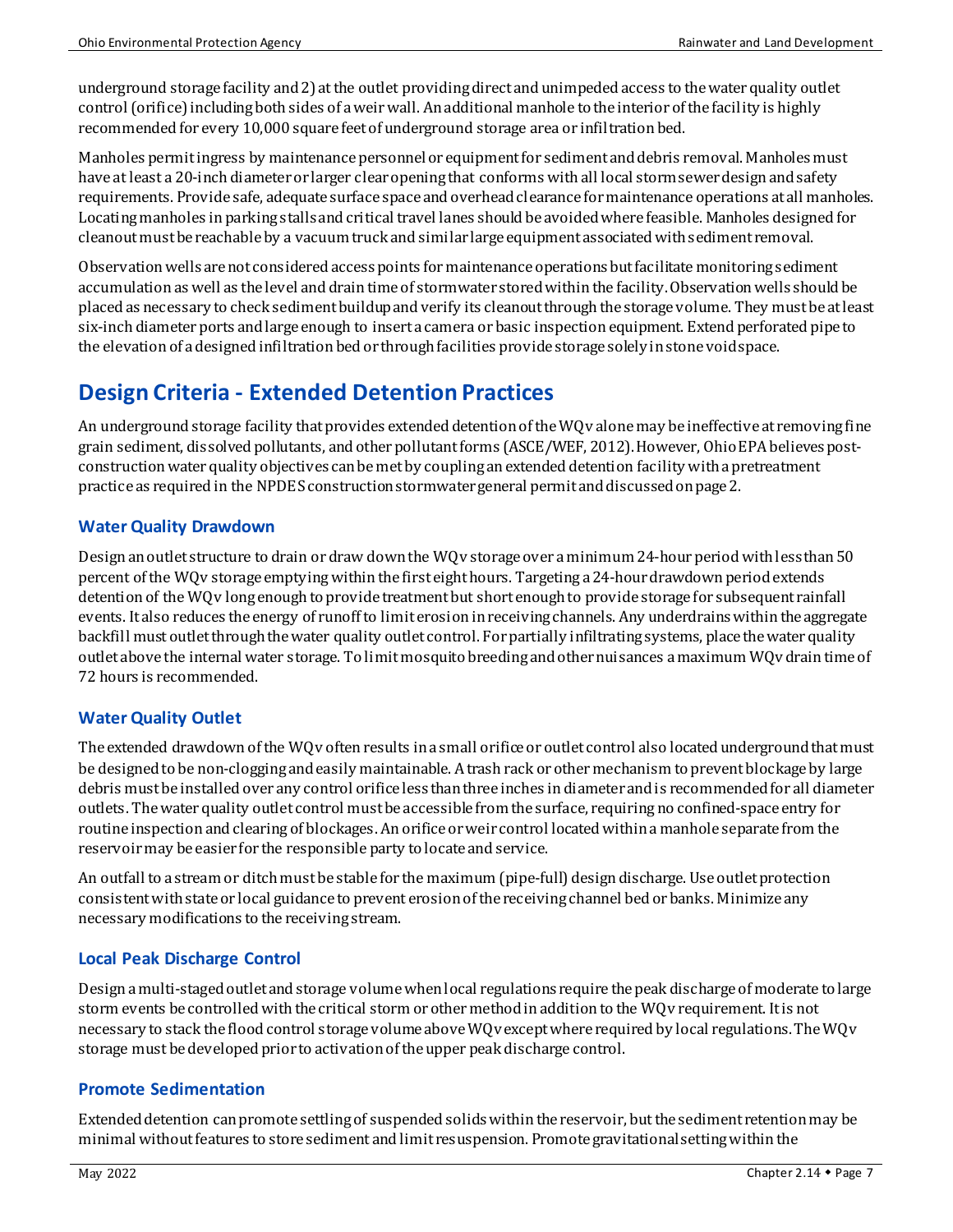underground storage facility by maximizing the water retention timewithin the reservoir. If feasible, use aggregate backfill, structural chamber layout, sumps, internal baffles,and/or other means to dissipate energy from the inlet, distribute flow throughout the reservoir area, and lengthen the internal flow path. Do not short-circuit the reservoir by placing the inlet and outlet in close proximity or directly in-line at a close distance. Consider improvingsediment retention by creating up to three inches of dead storage above the reservoir, which may also serve as internal water storage for minor infiltration. This must however be balanced with the potential for mosquito breeding and anaerobic conditions.

#### **Promote partial infiltration**

Although site conditions may not be conducive to infiltration of the full WQv, including a dead storage zone of three inches or less to store a smaller volume will allow some infiltration over time. Line the bottom soil with geo-grid or open mesh fabric for stability if necessary but avoid using woven or non-woven geotextiles that may clog. See the subsurface infiltration bed discussion to follow.

### **Design Criteria - Infiltration Practices**

Apply the following criteria if the site presents an opportunity to exfiltrate the entire WQv into the underlying soil.

#### **Pretreatment**

Fine grain sediment can clog an infiltration bed. When this bed is underground, beneath other infrastructure, it will be extremely difficult and expensive to conduct restorative maintenance. To preserve the design infiltration capacity, it is critical to locate a pretreatment practice capable of removing at least 80 percent of the TSS at all inlets. Manufactured treatment devices must be certified for 80 percent TSS removal level per the discussion beginning on page two.

#### **Design Soil Infiltration Rate**

Accurately predicting the soil infiltration rate is key to estimating the WQv draw down and assuring the practice performs as intended. The designsoil infiltration rate must be based on field measurements in taken at the design depth of the infiltration bed using a test method described in Chapter 2.17. Given the challenges routine maintenance, consider applyinga factor-of-safety up to one-half of the field-measured infiltration rate to represent the aged (partially clogged) condition.

Monitor construction to ensure 1) the soil tested is consistent over the entire practice area and 2) that incidental compaction or sediment-laden runoff does not reduce or invalidate the design infiltration rate.

#### **Subsurface Infiltration Bed**

The soil surface at the bottom of the excavated storage reservoir serves as the infiltration bed. The infiltration bed must be level. Use a stepped or terraced facility to develop multiple level infiltration cells in gently sloping areas.

The walls of the excavation should be lined with a non-woven geotextile filter fabric to restrict sediment from entering the reservoir but **do not cover the infiltration bed with geotextile fabric.** Clogging or masking of the filter fabric will result in a loss of infiltration capacity.

Do not compact the infiltrationbed. The load-bearing capacity of the subgrade soil should be addressed according to manufacturer's recommendations and may include adjustments to aggregate depth or the use of a wide-aperture geogrids to develop structural stability.

The area of the subsurface infiltration bed shall be sized both to drain the WQv at the design infiltration rate within 48 hours andequal or exceed 0.05 times the contributing impervious drainage area or

 $A_{\text{inf}} \geq 0.05 \times A_{\text{imp}}$ 

Equation 2.14.1

where  $A_{\text{imp}}$  = area of the contributing impervious surface, and

 $A_{\text{inf}}$  = area of the subsurface infiltration bed.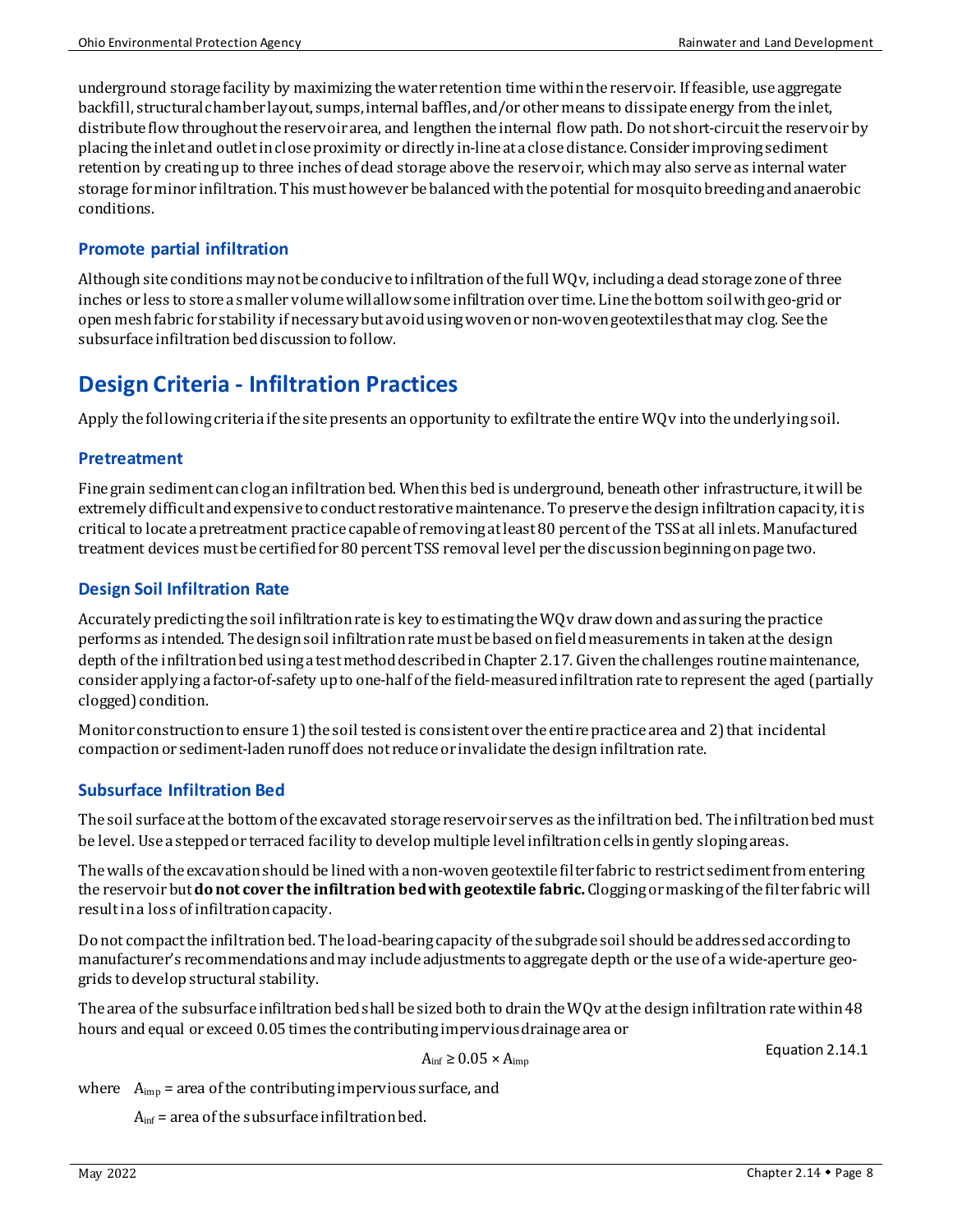#### **Internal Water Storage**

All underdrains andoutlets must be above the aggregate-adjusted depth of the WQv to create internal water storage. This volume will leave the reservoir through the infiltration beddirectly below the internal water storage.

#### **Vertical Separation from High Water Table or Bedrock**

The excavated infiltration bed should be at least two feet above than the seasonal high-water table or underlying bedrock. Consider the effect of added impervious cover which may lower the local groundwater table.

#### **Class V Injection Well**

An underground storage facility that distributes stormwater over an infiltration bedwith pipe or structural chambers meets the definition of subsurface fluid distribution system and is considered a Class V injection well. Per Ohio Administrative Code 3745-34-11(j), it shall be constructed to minimize the injection of contaminants typically in stormwater including, but not limited to, sediment, fecal matter, motor vehicle fluids, fertilizers, and pesticides. General stormwater contamination is addressed through adequate pretreatment, avoidance of excessively permeable soils, and a vertical separation of at least two feet between the infiltration bed and the seasonal high groundwater table, however additional measures may be required depending on the expected pollutants and loading. Class V injection wells must be registered with Ohio EPA, Division of Drinking and Ground Water's Underground Injection Control Program by submitting information required under OAC rule 3745-34-11(M). Visit epa.ohio.gov for further instruction.

### **Design Considerations**

In addition to the proceeding design criteria that address the stormwater management function, other design considerations are necessary to ensure a sound and successful practice. Consider the following items when designing an underground storage facility and address them as appropriate.

Occupational Safety and Health Administration (OSHA) regulations for confined space may apply to underground storage chambers or cavities and must be considered in both the design of the facility and its operation and maintenance plan.

The ground water table can cause storage chambers to displace due to uplift forces. Conduct abuoyancy analysis for storage chambers and, where necessary, use anti-floatation measures.

Consider the effect of infiltration or seepage from underground storage reservoirs when evaluatingsoil bearing strength and slope stability.

# **Construction Considerations**

Instruct the excavator to exercise great care to minimize compaction and smearing of the soil interface when a facility is expected to infiltrate. Smearing by buckets or blades will reduce the infiltration capacity of the practice. Advise to avoid operating equipment on the infiltration bedto prevent compaction. Before placement of any aggregate, rake or scarify the infiltration bed to a depth of three inches to reduce the effects of smearing.

Sediment control during active construction may present a challenge where an underground storage facility with pretreatment is planned. An underground storage facility istypically installedwith the stormwater infrastructure soon after site clearing and mass grading destabilizes the site, but it cannot serve as a temporary sediment control (pond or trap) as it lacks the ability to affix a skimmer above a sediment storage zone and to fully clear captured construction sediment.

In some cases, it may be possible to delay installation of the storage facility to use the open excavation as a temporary sediment basin, at least during early clearing and grading phases. Doing so may reduce the risk of damage to chambers and vaults by heavy equipment traffic over a facility without final cover depth. Once the underground facility is installed, it will be important to prevent runoff from entering the underground storage facility during construction. Sediment controls should be redundant and include 1) placing small, excavated sediment traps at surface inlets, 2) using proper inlet protection, 3) using effective upland sediment controls including silt fence, and 4) prioritizing